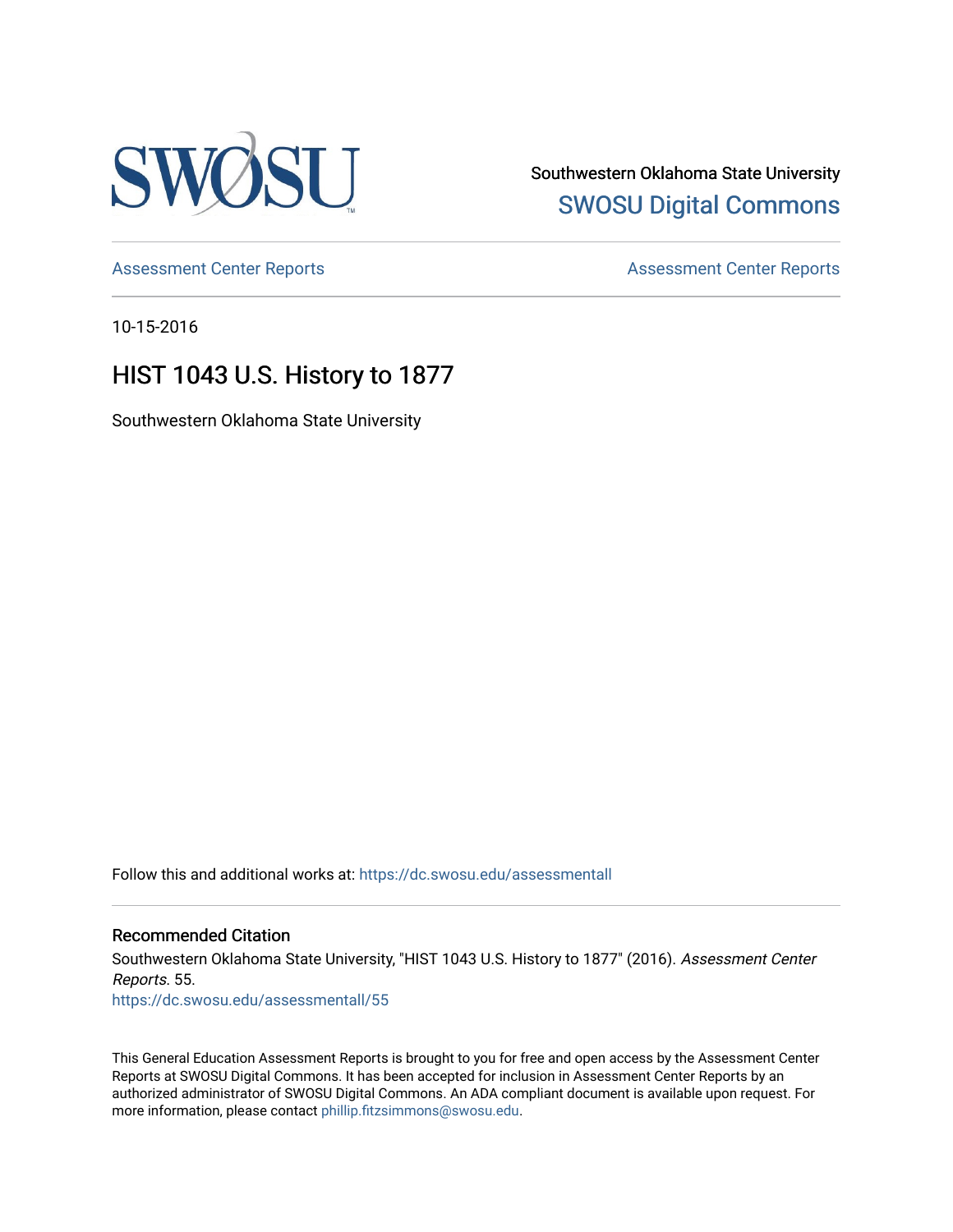# **SOUTHWESTERN OK STATE UNIVERSITY GENERAL EDUCATION ASSESSMENT**

**Becky Bruce Semester: Fall2016 Campus: Weatherford Course: HIST 1043 U.S. History to 1877** 

**Choose at least one goal from Goals 1-4 and select one or more sub-goal criteria to assess from the Goal(s) you have chosen.** 

#### **GOAL 1 Demonstrate competency in communication and computer literacy.**

**Goal 1a** Effectively communicate in writing by using appropriate grammar, clear and cohesive thought formulated for a specific audience.

#### **GOAL 3 Demonstrate competency in communication and computer literacy.**

- **Goal 3a** Explain and evaluate conceptual differences of important landmark contributions and creative works.
- **GOAL 4 Demonstrate social and cultural competency in the study of social groups, social issues, cultures, institutions, and globalization.**
	- **Goal 4e** Analyze key historical events and their impact on social, cultural, and global change.

#### **Choose a minimum of two of the 5Cs from Goal five to assess.**

#### **GOAL 5 Demonstrate achievement of intellectual and professional aptitudes.**

- **Goal 5a** Critical Thinking: Construct a systematic investigation of content, theories, and practices and evaluate the application and effects to real life settings.
- **Goal 5c** Collaboration: Collectively engage in group activities and contribute information and resources to accomplish group goals.

#### **Assessment Measures: What measure(s) were used to assess the sub-goals that you selected?**

Objective exams (multiple choice, true/false, matching items) Essay exams / discussion questions **Quizzes** Defense of stated position (written/oral) Other: Interpretation of multiple views in group discussions

#### **Please describe in detail the assessment measure(s) that you used for each sub-goal criteria assessed.**

#### **GOAL 1 Demonstrate competency in communication and computer literacy.**

 **Goal 1a** Two assignments: Written essay exam questions in which the students have to explain connections between historical events and actors; and interpreting primary sources by answering critical thinking questions about the content

## **GOAL 3 Demonstrate competency in communication and computer literacy.**

- **Goal 3a** interpreting primary sources with differing perspectives on a specific historical topic by answering critical thinking questions about the content
- **GOAL 4 Demonstrate social and cultural competency in the study of social groups, social issues, cultures, institutions, and globalization.**
	- **Goal 4e** Quizzes and tests on the historical events discussed in class and book.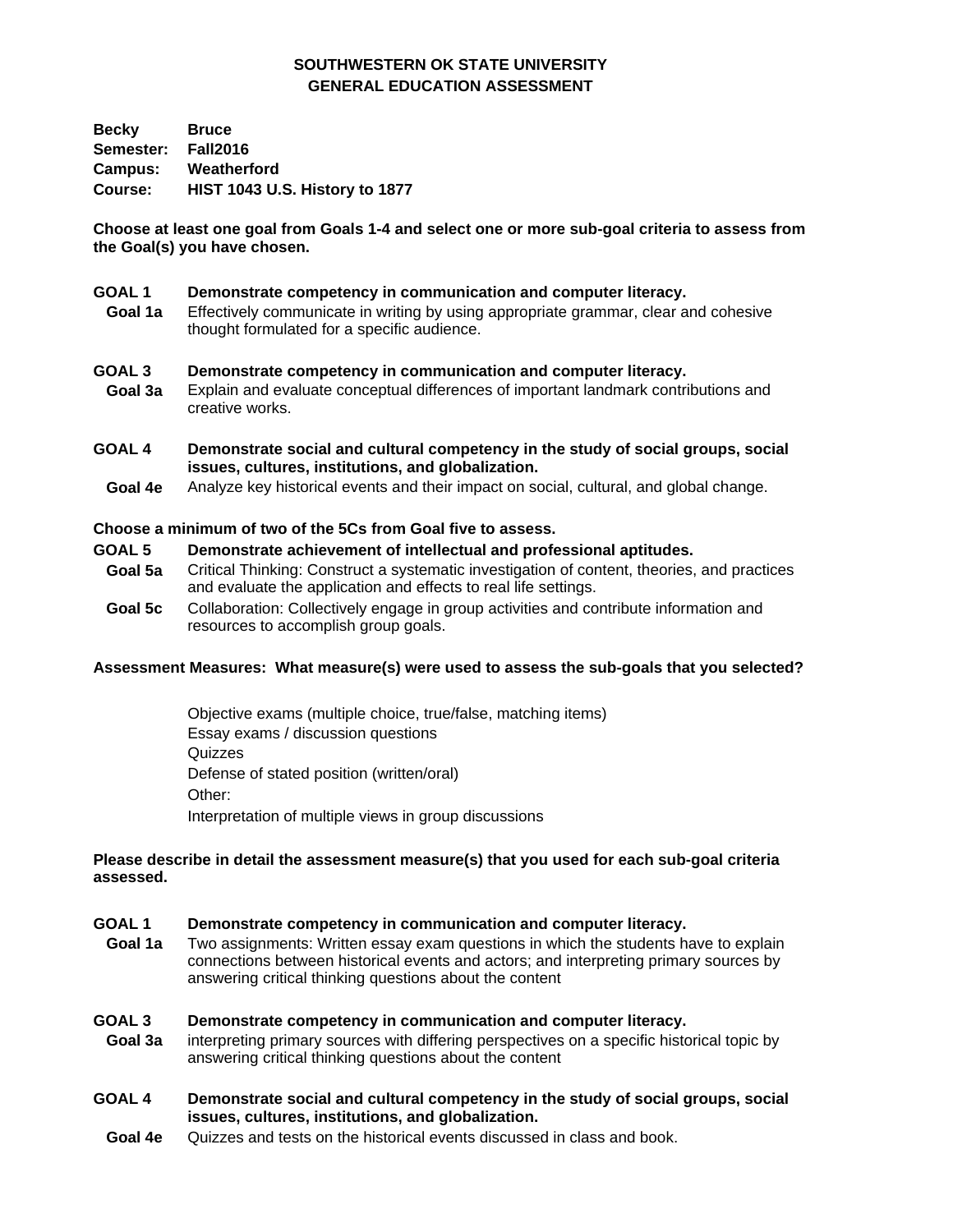## **GOAL 5 Demonstrate achievement of intellectual and professional aptitudes.**

- **Goal 5a** Two assignments: Written essay exam questions in which the students have to explain connections between historical events and actors; and interpreting primary sources by answering critical thinking questions about the content
- **Goal 5c** Students do group activity in which they interpret primary sources with differing perspectives on a specific historical topic and then they collaborate on a series of interpretive questions to come up with a consensus on the answers

| Number of sections included in this report:             | 3710 |
|---------------------------------------------------------|------|
| Number of faculty participating in assessment analysis: |      |
| Number of students assessed (total sample size):        | 48   |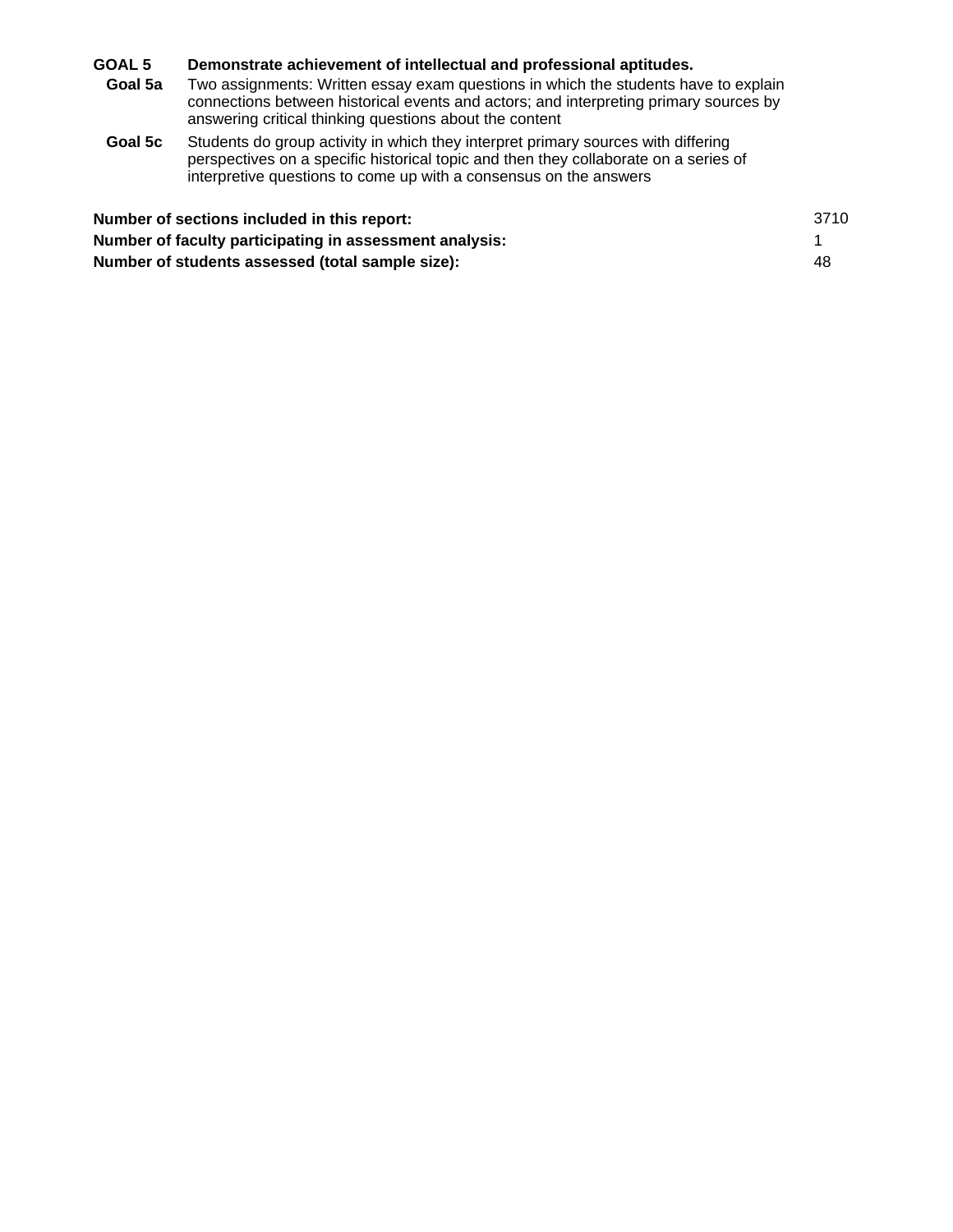# **SOUTHWESTERN OK STATE UNIVERSITY GENERAL EDUCATION ASSESSMENT**

| Name:     | <b>Bruce</b>                   | <b>Becky</b> |
|-----------|--------------------------------|--------------|
| Semester: | <b>Fall2016</b>                |              |
| Campus:   | Weatherford                    |              |
| Course:   | HIST 1043 U.S. History to 1877 |              |

**Criterion for Success: Expected criterion of student achievement for each sub-goal criterion assessed.** 

| GOAL <sub>1</sub> | achieved 70% or<br>learning goal as<br>demonstrated by the<br>assessment<br>measure(s). | 95% or more students 85% or more students 75% or more students<br>achieved 70% or<br>higher on the Gen. Ed. higher on the Gen. Ed. higher on the Gen. Ed.<br>learning goal as<br>demonstrated by the<br>assessment<br>measure(s). | achieved 70% or<br>Learning goal as<br>demonstrated by the<br>assessment<br>measure(s). | Other: | Was the<br><b>Criterion</b><br>for<br><b>Success</b><br>met? |
|-------------------|-----------------------------------------------------------------------------------------|-----------------------------------------------------------------------------------------------------------------------------------------------------------------------------------------------------------------------------------|-----------------------------------------------------------------------------------------|--------|--------------------------------------------------------------|
| Goal 1a           |                                                                                         |                                                                                                                                                                                                                                   | ves                                                                                     |        | Yes                                                          |
| GOAL <sub>3</sub> |                                                                                         |                                                                                                                                                                                                                                   |                                                                                         |        |                                                              |
| Goal 3a           |                                                                                         | <b>ves</b>                                                                                                                                                                                                                        |                                                                                         |        | Yes                                                          |
| <b>GOAL 4</b>     |                                                                                         |                                                                                                                                                                                                                                   |                                                                                         |        |                                                              |
| Goal 4e           |                                                                                         |                                                                                                                                                                                                                                   | ves                                                                                     |        | Yes                                                          |
| GOAL 5            |                                                                                         |                                                                                                                                                                                                                                   |                                                                                         |        |                                                              |
| Goal 5a           |                                                                                         | yes                                                                                                                                                                                                                               |                                                                                         |        | Yes                                                          |
| Goal 5c           |                                                                                         | ves                                                                                                                                                                                                                               |                                                                                         |        | Yes                                                          |

**Briefly describe in detail the strengths and weakness of student learning from each sub-goal assessed.** 

**GOAL 1**

Goal 1a Most of the students could communicate clearly, but often had difficulty formulating a critical idea. There were several students with communication difficulties do to poor English language skills.

## **GOAL 3**

Goal 3a Students struggle with understanding context of historical thought, they often choose to infer based on 21st century belief systems and find it difficult to view historical context.

## **GOAL 4**

Goal 4e Most students did poorly on the first assessment, having difficulties identifying connections between events and assessing the significance and impact. By the final assignment, most students had improved on both, managing to find the links and most managed to find the significance. Several students never reached that goal. goal.

## **GOAL 5**

- Goal 5a This on was difficult for students at first. Most just wanted me to tell them what to think, so we worked a lot of this. By the end of the semester, most students were able to question events and look more critically
- Goal 5c About half of the students engaged collaboratively from the start, but the other half were either hesitant or hostile to the idea. By the end of the semester, most students were engaging in the discussion and contributing to the group activity output. It required a lot of discussion and encouragement on my part to help them engage. Some students never did.